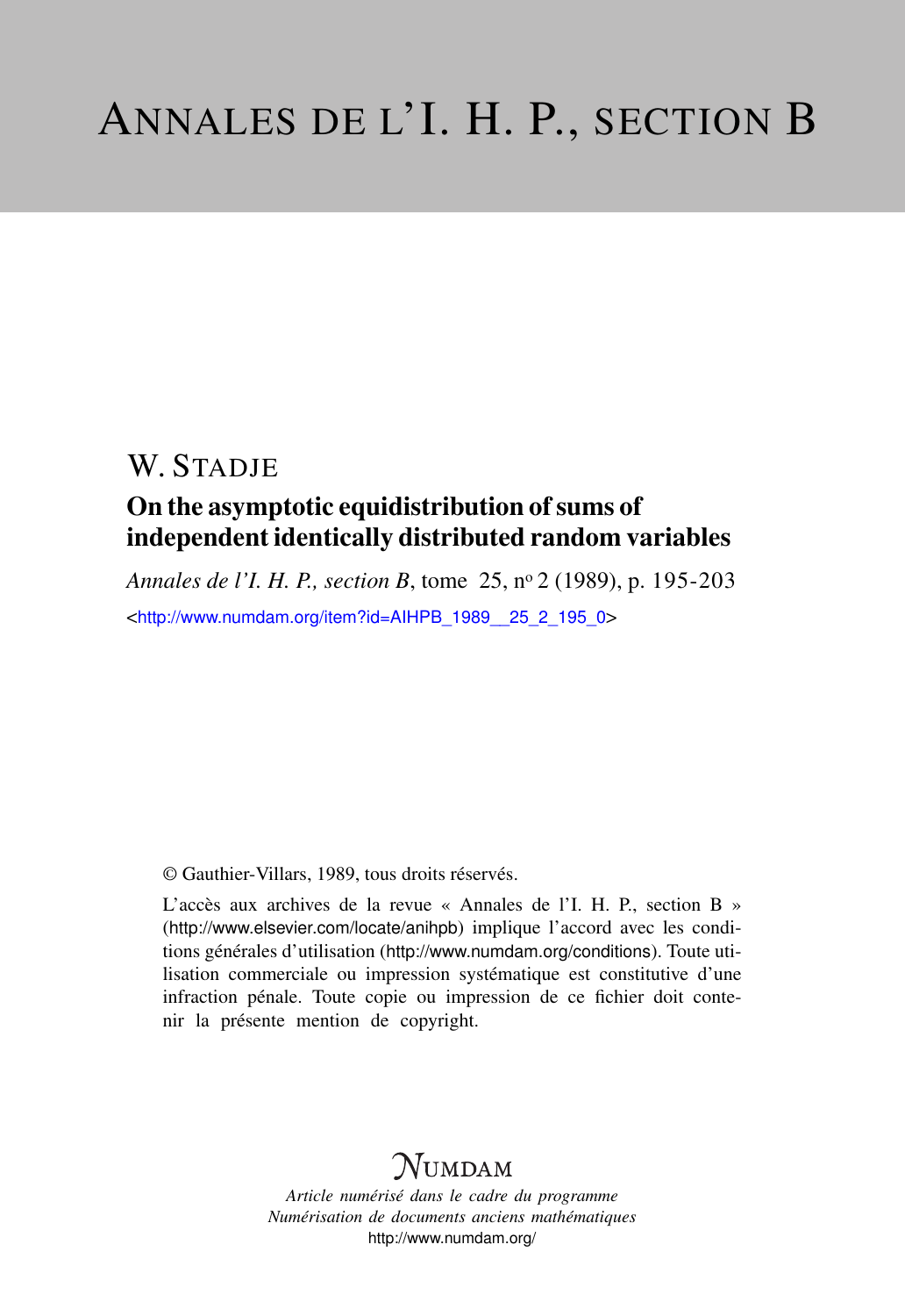Vol. 25, n° 2, 1989, p. 195-203. Probabilités et Statistiques

# On the asymptotic equidistribution of sums of independent identically distributed random variables

by

#### W. STADJE

Mathematik/Informatik, Universität Osnabrück, 45 Osnabrück, Postfach 44 69, West Germany

ABSTRACT. - For a sum  $S_n$  of n I.I.D. random variables the idea of approximate equidistribution is made precise by introducing a notion of asymptotic translation invariance. The distribution of  $S_n$  is shown to be asymptotically translation invariant in this sense iff  $S<sub>1</sub>$  is nonlattice. Some ramifications of this result are given.

Key words : Sums of I.I.D. random variables, asymptotic equidistribution, asymptotic translation invariance.

Résumé. - On introduit, pour une somme  $S_n$  de *n* variables aléatoires indépendantes équidistribuées, une notion d'invariance asymptotique par translation, qui permet de rendre precise l'idée d'équidistribution approximative. On montre que la loi de  $S_n$  est asymptotiquement invariante par translation en ce sens si, et seulement si, la loi de  $S_1$  est non arithmétique. On donne quelques extensions de ce résultat.

### 1. INTRODUCTION

Let  $T_1$ ,  $T_2$ , ... be a sequence of independent random variables with a common distribution  $P^{T_n} = P^{T_1}$  and let  $S_n = T_1 + ... + T_n$ . Intuitively, if

Annales de l'Institut Henri Poincaré - Probabilités et Statistiques - 0294-1449 Vol. 25/89/02/ 195/9 j\$2,90/ © Gauthier-Villars

Classification  $A.M.S.$ : 60 G 50, 60 F 99.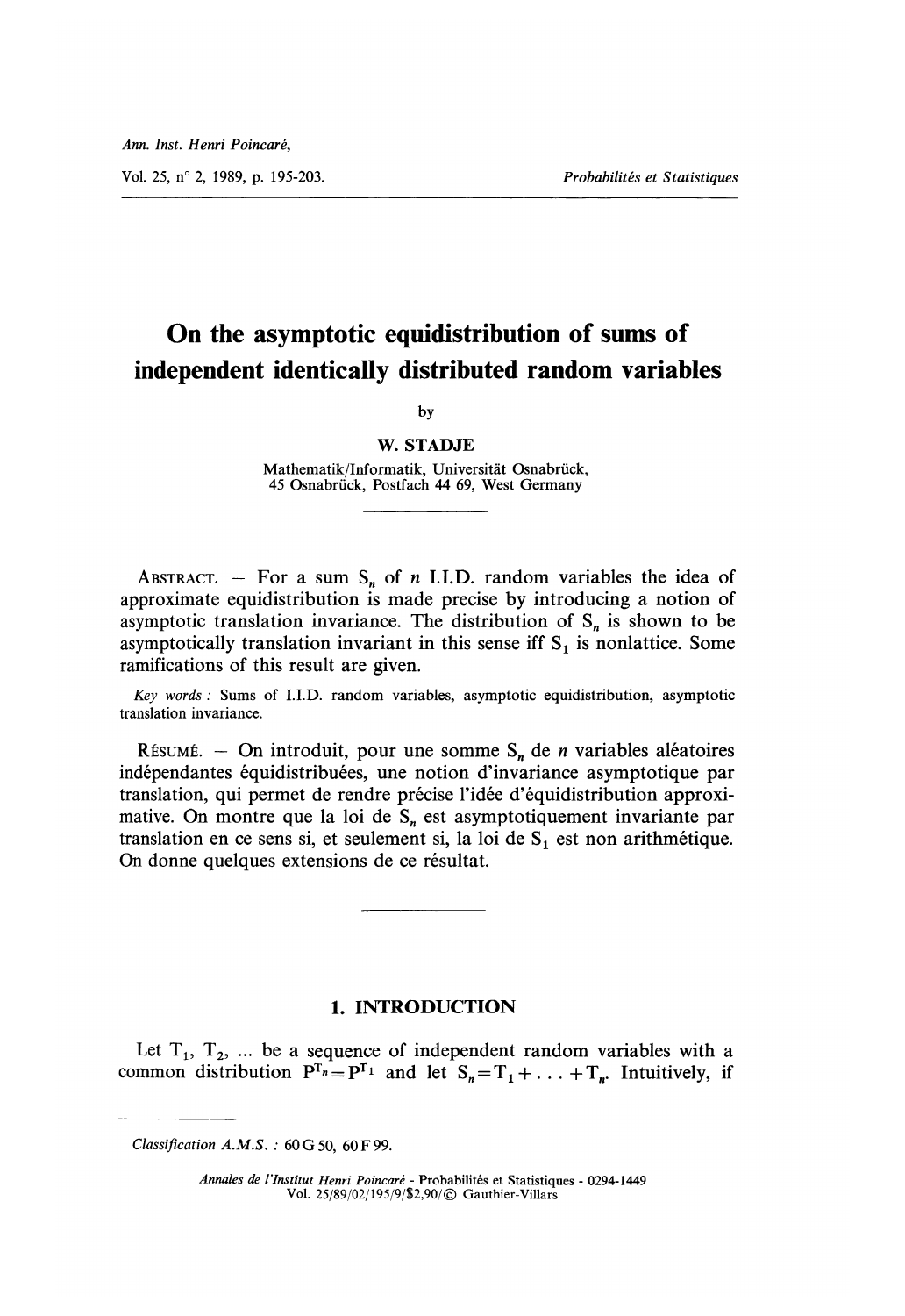$E(T_1)=0$  and  $T_1 \neq 0$ , the mass of the probability measure  $P^{s_n}$  is expected to be approximately "equidistributed", as *n* becomes large. If  $E(T_1) > 0$ , one is inclined to think of something like an "approach to uniformity at infinity". An old result of this kind is due to Robbins (1953). If  $T_1$  is not concentrated on a lattice,

$$
n^{-1} \sum_{i=1}^{n} h(S_i) \to \lim_{T \to \infty} (2T)^{-1} \int_{-T}^{T} h(x) dx, \quad \text{as} \quad n \to \infty \qquad (1.1)
$$

for all almost periodic functions  $h$  (*i.e.* if  $h$  is the uniform limit of trigonometric polynomials). For a partial sharpening of this result see Theorem 3 of Stadje (1985). In the case when  $T_1$  is not concentrated on a lattice,  $E(T_1) = 0$  and  $0 < \sigma^2$ : = Var $(T_1) < \infty$ , the expectation of asymptotic equidistribution can also be justified by the limiting relation

$$
\sigma(2\pi n)^{1/2} P(S_n \in I) \to \lambda(I), \quad \text{as} \quad n \to \infty \tag{1.2}
$$

which is valid for all bounded intervals  $I \subset \mathbb{R}$ , where  $\lambda$  denotes the Lebesgue measure (Shepp ( 1964), Stone ( 1965, 1967), Breiman ( 1968), chapt. 10).

One might try to interpret approximate uniformity of  $P^{S_n}$  by stating that  $P(S_n \in I)$  asymptotically only depends on the length of I. Since lim  $P(S_n \in I) = 0$  for every bounded interval I, this idea should be made  $n \to \infty$ 

reasonable by examining the speed of convergence of  $P(S_n \in I)$ . This is done in (1.2) stating  $a_n P^{s_n}$  approaches the Lebesgue measure, where  $a_n = \sigma (2 \pi n)^{1/2}.$ 

In this paper another approach to the idea of equidistribution of  $P^{S_n}$  is developed. The essential property of an "equidistribution" is the invariance under translations. To measure the degree of translation invariance of a probability measure Q on R, we introduce, for  $a \in \mathbb{R}$  and  $t > s > 0$ , the quantities

$$
d(a, t, Q) := \sum_{i=-\infty}^{\infty} |Q((a+it, a+(i+1)t]) - Q((a+(i-1)t, a+it])| \quad (1.3)
$$

$$
D(t, Q) := \sup_{a \in \mathbb{R}} d(a, t, Q) \tag{1.4}
$$

$$
\tilde{\mathbf{D}}(s, t, \mathbf{Q}) := \sup_{s \le u \le t} \mathbf{D}(u, \mathbf{Q}). \tag{1.5}
$$

We call a sequence  $(Q_n)_{n \geq 1}$  of probability measures asymptotically translation invariant (ATI), if  $\lim_{h \to 0} D(s, t, Q_h) = 0$  for all  $t > s > 0$ . The main

theorem of this paper states that  $(P^{S_n})_{n\geq 1}$  is ATI if, and only if,  $P^{T_1}$  is not concentrated on a lattice. No moment conditions are needed for this equivalence. Let  $D_n(t) := \tilde{D}(t^{-1}, t, P^{s_n})$ ,  $t > 1$ . Regarding the speed of convergence of  $D_n(t)$  we remark that

$$
\liminf_{n \to \infty} n^{1/2} D_n(t) > 0 \quad \text{for all } t > 1, \qquad \text{if} \quad E(T_1^2) < \infty. \tag{1.6}
$$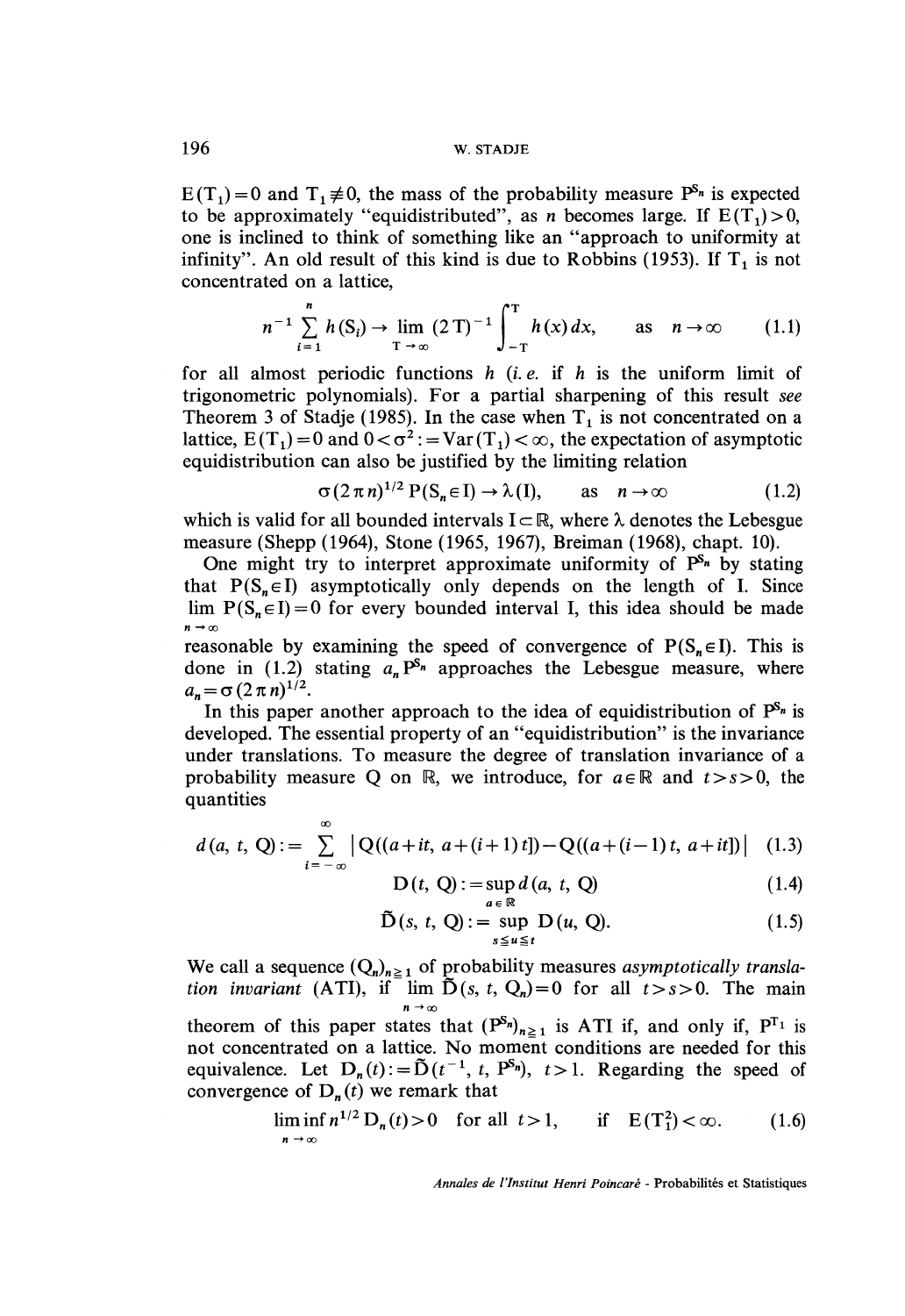To see (1.6), let without loss of generality  $E(T_1) = 0$  and  $E(T_1^2) = 1$ . Then, by Chebyshev's inequality,

$$
P(|S_n| < n^{1/2}) \ge 1 - n^{-1}.
$$
 (1.7)

The interval  $(-n^{1/2}, n^{1/2})$  can be covered by  $[2n^{1/2}/t] + 1$  half-open intervals of length  $t$ . One of these intervals, say I, obviously satisfies

$$
P(S_n \in I) \ge (1 - n^{-1}) / ([2 n^{1/2}/t] + 1) \ge \frac{1}{2} \frac{1}{2 n^{1/2} t + 1}, \quad \text{if} \quad n \ge 2. \quad (1.8)
$$

Choose  $a \in [0, t]$  and  $i_0 \in \mathbb{Z}$  such that  $I = (a + i_0 t, a + (i_0 + 1) t]$ .

Then

$$
d(a, t, P^{S_n}) \geq \sum_{i=-\infty}^{i_0} [P(S_n \in (a+it, a+(i+1)t]) - P(S_n \in (a+(i-1)t, a+it)])
$$
  
=  $P(S_n \in (a+i_0 t, a+(i_0+1)t]) \geq \frac{1}{4t+2} n^{-1/2}, \qquad n \geq 2 \quad (1.9)$ 

 $(1.6)$  follows from  $(1.9)$ .

In order to derive a converse result to  $(1.6)$ , we need a further notion. A distribution  $Q$  on  $\mathbb R$  is called strongly nonlattice, if its characteristic function  $\varphi$  satisfies

$$
\limsup_{|\zeta| \to \infty} |\varphi(\zeta)| < 1. \tag{1.10}
$$

The second main result of this note is that if  $P^{T_1}$  is strongly nonlattice,

$$
\limsup_{n \to \infty} n^{1/2} D_n(t) < \infty \quad \text{for all } t > 1. \tag{1.11}
$$

### 2. THE MAIN THEOREM

We shall prove

THEOREM 1.  $-$  The following two statements are equivalent. (a)  $P^{T_1}$  is nonlattice. (b)  $(P^{S_n})_{n \geq 1}$  is ATI.

*Proof.* – (a)  $\Rightarrow$  (b). Assume first that  $E|T_1|^3 < \infty$  and  $E(T_1)=0$ . Let  $\sigma^2 = E(T_1^2)$ ,  $\mu_3 = E(T_1^3)$  and denote the distribution function of S<sub>n</sub> by F<sub>n</sub>. Then

$$
d(a, t, P^{S_n}) = \sum_{i=-\infty}^{\infty} |F_n(a + (i+1) t) - 2 F_n(a + it) + F_n(a + (i-1) t)|.
$$
 (2.1)

Vol. 25, n° 2-1989.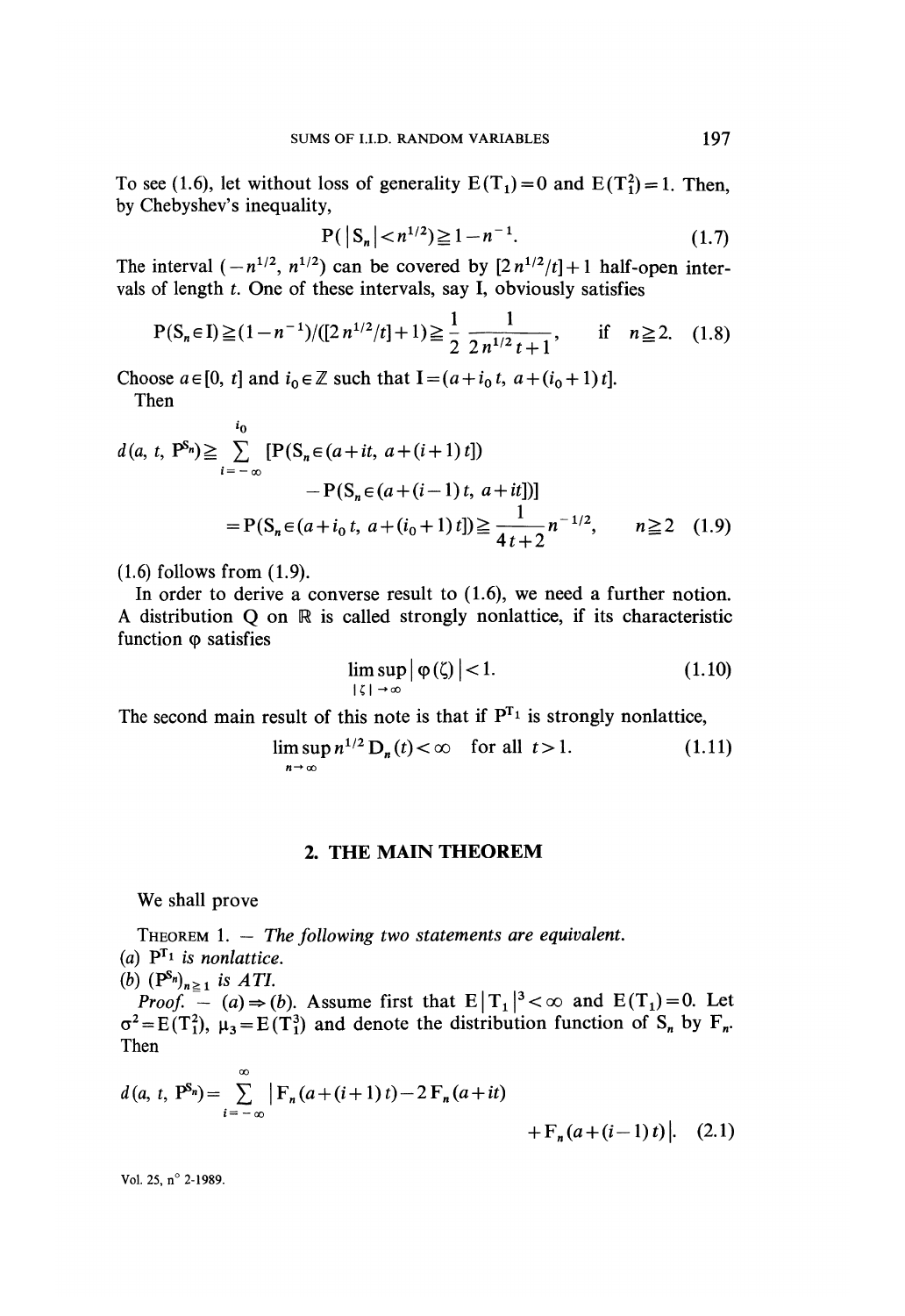198 W. STADJE

Since  $P^{T_1}$  is nonlattice, a well-known expansion for distribution functions yields

$$
F_n(n^{1/2}\sigma x) = \Phi(x) + \frac{\mu_3}{6\sigma^3 n^{1/2}}(1-x^2)\phi(x) + \varepsilon_n(x)n^{-1/2}
$$
 (2.2)

for all  $x \in \mathbb{R}$ , where

$$
\varepsilon_n := \sup_{x \in \mathbb{R}} \left| \varepsilon_n(x) \right| \to 0, \qquad \text{as} \quad n \to \infty \tag{2.3}
$$

and  $\Phi$  and  $\phi$  are the distribution function and density of N(0, 1) (see e.g. Feller (1971), p. 539). It is easy to check that for each  $i \in \mathbb{N}$  and  $a \in [0, t]$ 

$$
\sum_{i > j} |F_n(a + (i+1)t) - 2F_n(a + it) + F_n(a + (i-1)t)|
$$
  
\n
$$
\leq 1 - F_n(a + (j+1)t) + 1 - F_n(a + it) \leq 2P(S_n > it)
$$
 (2.4)

and

$$
\sum_{i < -j} \left| F_n(a + (i+1)t) - 2 F_n(a + it) + F_n(a + (i-1)t) \right|
$$
\n
$$
\leq F_n(a - jt) + F_n(a - (j+1)t) \leq 2 P(S_n \leq -(j-1)t). \tag{2.5}
$$

Inserting (2.2)-(2.5) into (2.1) we obtain, for  $a \in [0, t]$ ,

$$
d(a, t, P^{s_n}) \le 2 P(|S_n| \ge (j-1)t) + (2j+1) \varepsilon_n n^{-1/2}
$$
  
+ 
$$
\sum_{i=-\infty}^{\infty} \left| \Phi\left(\frac{a+(i+1)t}{\sigma n^{1/2}}\right) - 2 \Phi\left(\frac{a+it}{\sigma n^{1/2}}\right) + \Phi\left(\frac{a+(i-1)t}{\sigma n^{1/2}}\right) \right|
$$
  
+ 
$$
\frac{|\mu_3|}{6 \sigma^3 n^{1/2}} \sum_{i=-\infty}^{\infty} |(1-x_{i+1}^2) \phi(x_{i+1}) - 2(1-x_i^2) \phi(x_i) + (1-x_{i-1}^2) \phi(x_{i-1})| \quad (2.6)
$$

where  $x_i := (a + it)/\sigma n^{1/2}$ . By Chebyshev's inequality,

$$
2\Pr(|S_n| \ge (j-1)t) + (2j+1)\varepsilon_n n^{-1/2} \le \frac{2\sigma^2 n}{t^2 (j-1)^2} + (2j+1)\varepsilon_n n^{-1/2}.
$$
 (2.7)

The smallest order of magnitude of the righthand side of (2.7) is attained for  $j = j_n$  being equal to the integer part of  $n^{1/2} \varepsilon_n^{-1/3}$ ; in this case

$$
2\Pr(|S_n| \ge (j_n - 1)t) + (2j_n + 1)\epsilon_n n^{-1/2}
$$
  
= (1 + t<sup>-2</sup>) O (ε<sub>n</sub><sup>2/3</sup>), as n \to \infty. (2.8)

Next we estimate the two series in  $(2.6)$ . Let X be a standard normal random variable. Then the first sum at the righthand side of (2.6) is equal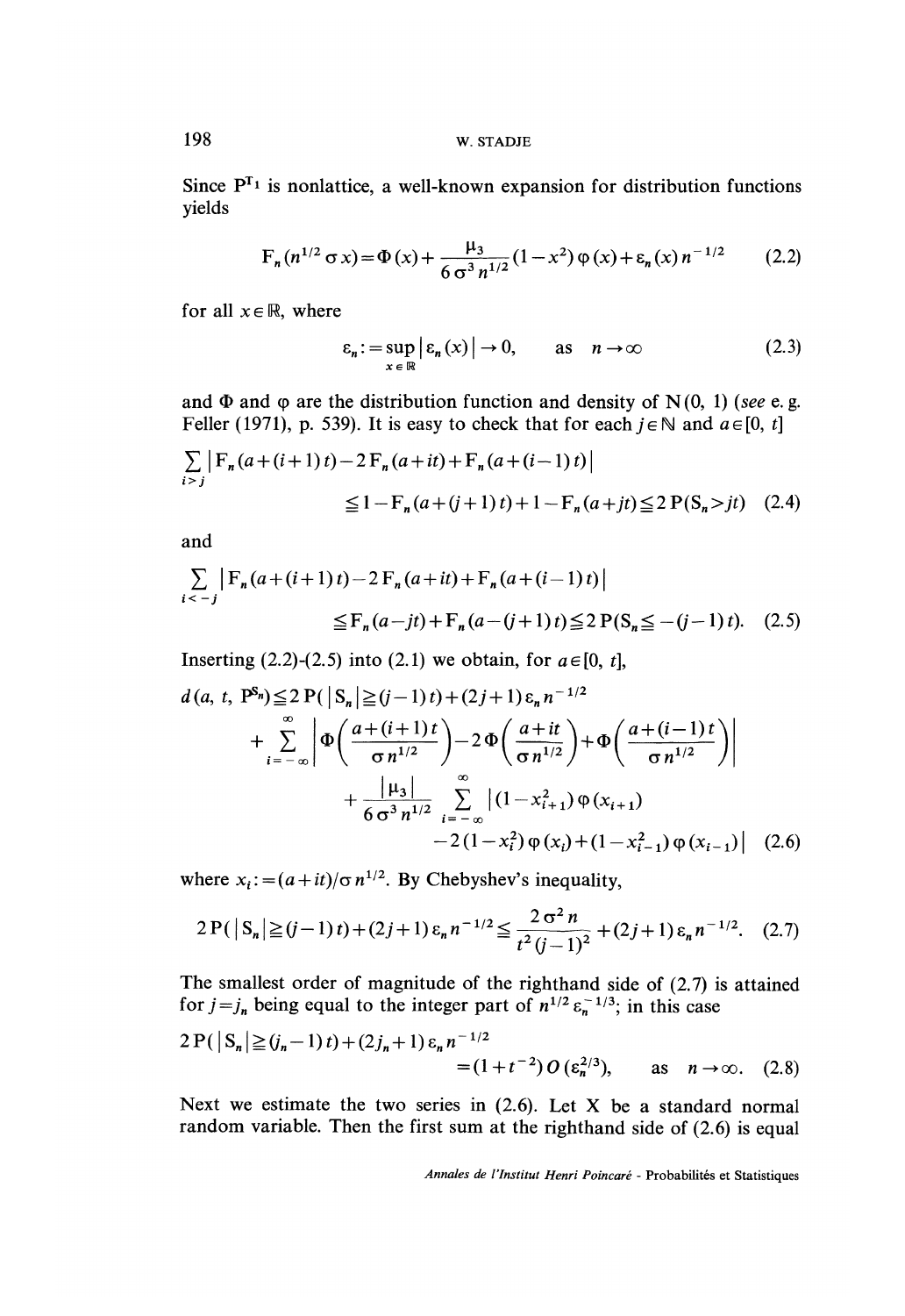to

$$
\sum_{i=-\infty}^{\infty} \left| P(\sigma n^{1/2} X \in (a+it, a+(i+1)t]) - P(\sigma n^{1/2} X - t \in (a+it, a+(i+1)t)] \right|
$$
  
\n
$$
\leq (\sigma n^{1/2})^{-1} \int_{-\infty}^{\infty} \left| \varphi(x/\sigma n^{1/2}) - \varphi((x+t)/\sigma n^{1/2}) \right| dx
$$
  
\n
$$
= 2(\sigma^{1/2})^{-1} \left[ \int_{-\infty}^{-t/2} \varphi((x+t)/\sigma n^{1/2}) dx - \int_{-\infty}^{-t/2} \varphi(x/\sigma n^{1/2}) dx \right]
$$
  
\n
$$
= 2 \int_{-t/2}^{t/2} \frac{\varphi(u)}{\varphi(u)} du = t O(n^{-1/2}), \quad \text{as} \quad n \to \infty. \quad (2.9)
$$

To estimate the last sum at the right side of (2.6), note that the function  $(1-x^2)$  exp  $(-x^2/2)$  has four points of inflexion. Regarding the sequence

$$
a_i := (1 - x_{i+1}^2) \varphi(x_{i+1}) - (1 - x_i^2) \varphi(x_i), \qquad i \in \mathbb{Z}
$$

this implies that  $(a_i - a_{i-1})_{i \in \mathbb{Z}}$  changes signs at most four times. Using its telescoping form the sum in question can be bounded from above as follows:

$$
\sum_{i=-\infty}^{\infty} |a_i - a_{i-1}| \leq 8 \sup_{-\infty < i < \infty} |a_i| \,. \tag{2.10}
$$

Further, by the mean value theorem,

$$
|a_i| \leq |x_{i+1} - x_i| \sup_{x \in \mathbb{R}} \left| \frac{d}{dx} (1 - x^2) \varphi(x) \right| = K t / \sigma n^{1/2}
$$
 (2.11)

for some constant K. Inserting  $(2.8)$ - $(2.11)$  into  $(2.6)$  we arrive at

$$
d(a, t, P^{s_n}) = (1 + t^{-2}) O(\epsilon_n^{2/3}) + t O(n^{-1/2}), \quad \text{as} \quad n \to \infty, \quad (2.12)
$$

so that

$$
D(t, P^{s_n}) = (1 + t^{-2}) O(\varepsilon_n^{2/3}) + t O(n^{-1/2}), \quad \text{as} \quad n \to \infty. \quad (2.13)
$$

To establish the assertion without moment conditions we first remark that .  $D(t, Q)$  is translation invariant in the sense that

$$
D(t, Q) = D(t, Q * \varepsilon_x) \text{ for all } x \in \mathbb{R}, t > 0,
$$
 (2.14)

where  $*$  denotes convolution and  $\varepsilon_x$  is the point mass at x. Thus, (2.13) holds, if  $E|T_1|^3 < \infty$  (without the assumption  $E(T_1)=0$ ). Further, for probability measures Q and R we have

$$
D(t, Q \ast R) \leq D(t, Q). \tag{2.15}
$$

Vol. 25, n° 2-1989.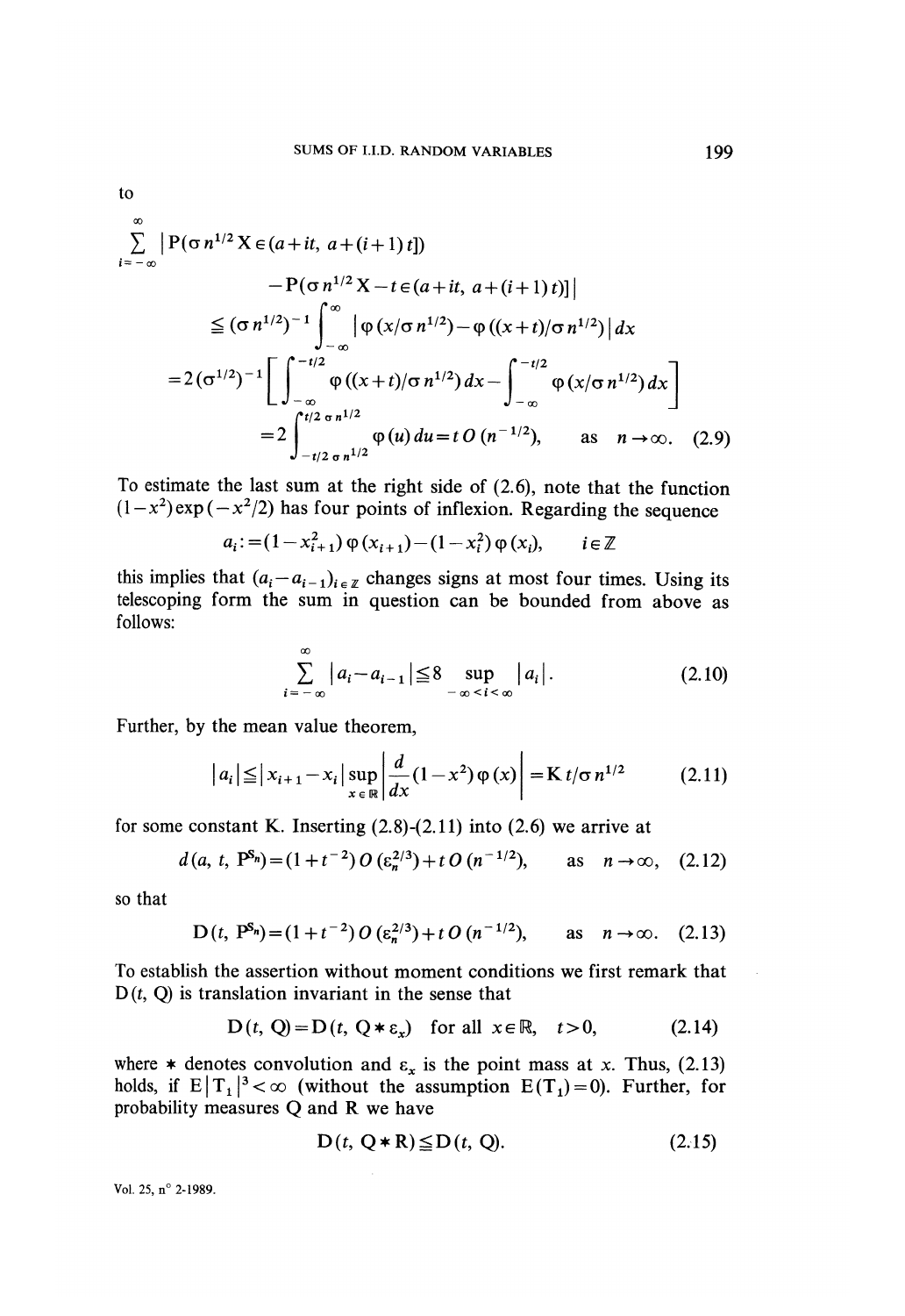(2.15) is proved as follows:

$$
D(t, Q * R) = \sup_{a} \sum_{i=-\infty}^{\infty} |(Q * R)((a + it, a + (i + 1) t])
$$
  
\n
$$
-(Q * R)((a + (i - 1) t, a + it])|
$$
  
\n
$$
\leq \sup_{a} \sum_{i=-\infty}^{\infty} \int_{-\infty}^{\infty} |Q((a + it - x, a + (i + 1) t - x])
$$
  
\n
$$
-Q((a + (i - 1) t - x, a + it - x)]) | dR(x)
$$
  
\n
$$
\leq \int_{-\infty}^{\infty} \sup_{a} \sum_{i=-\infty}^{\infty} |Q((a + it - x, a + (i + 1) t - x])
$$
  
\n
$$
-Q((a + (i - 1) t - x, a + it - x)) | dR(x)
$$
  
\n
$$
= \int_{-\infty}^{\infty} D(t, Q) dR(x) = D(t, Q). (2.16)
$$

Next suppose that  $P^{T_1} = \alpha Q + (1 - \alpha)R$  for some  $\alpha \in (0, 1]$  and probability measures Q and R such that Q satisfies, for some constants K<sub>1</sub>, K<sub>2</sub>,

$$
D(t, Q^{*n}) \leq (1+t^{-2}) K_1 \varepsilon_n^{2/3} + t K_2 n^{-1/2}, \qquad \text{as} \quad n \to \infty \tag{2.17}
$$

 $(Q^{*n})$  is the *n*-fold convolution of Q with itself). Then

$$
D(t, P^{S_n}) = \sup_{a} \sum_{i=-\infty}^{\infty} \left| \sum_{l=0}^{n} {n \choose l} \alpha^l (l-\alpha)^{n-l} \{ Q^{*l} * R^{*(n-l)} ((a+it, a+(i+1) t]) - Q^{*l} * R^{*(n-l)} ((a+(i-1) t, a+it]) \} \right|
$$
  

$$
\leq \sum_{l=0}^{n} {n \choose l} \alpha^l (1-\alpha)^{n-l} D(t, Q^{*l} * R^{*(n-l)})
$$
  

$$
\leq \sum_{l=0}^{n} {n \choose l} \alpha^l (1-\alpha)^{n-l} D(t, Q^{*l})
$$
 (2.18)

Let  $\delta_n := \sup_{l>n} \varepsilon_l$ . Then  $\delta_n \downarrow 0$  and, by Chebyshev's inequality for the binomal distribution and (2.17), it follows that, for arbitrary  $\varepsilon \in (0, \alpha)$ ,

$$
\sum_{l=0}^{n} {n \choose l} \alpha^{l} (1-\alpha)^{n-l} D(t, Q^{*l}) \leq 2 \sum_{\substack{l \leq (\alpha-\epsilon)n \\ l > (\alpha-\epsilon)n}} {n \choose l} \alpha^{l} (1-\alpha)^{n-l} + (1+t^{-2}) \mathbf{K}_{1} \sup_{l > (\alpha-\epsilon)n} \varepsilon_{l} + t \mathbf{K}_{2} ((\alpha-\epsilon)n)^{-1/2}
$$
  

$$
\leq 2 \alpha (1-\alpha) \varepsilon^{-2} n^{-1} + \mathbf{K} [(1+t^{-2}) \delta_{(\alpha-\epsilon)n} + t n^{-1/2}] \quad (2.19)
$$

where  $K = max(K_1, K_2)$ . (2.19) implies that  $D_n(t) \rightarrow 0$ , as  $n \rightarrow \infty$ , for all  $t > 1$ .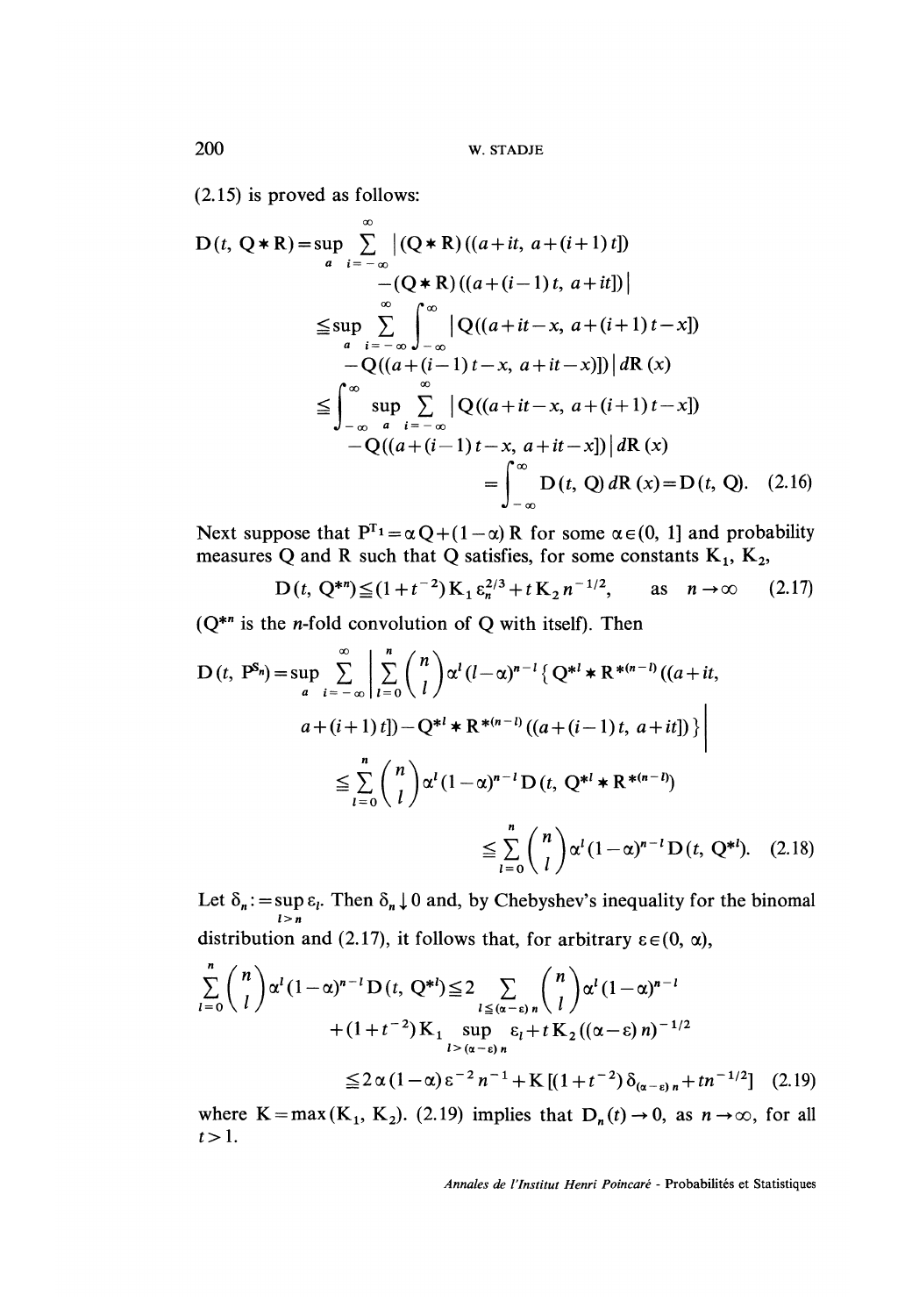Now we choose a function f on R such that  $0 < f(x) < 1$  for all  $x \in \mathbb{R}$ and

$$
\int_{-\infty}^{\infty} |x|^3 f(x) dP^{T_1}(x) < \infty.
$$

Let  $\alpha$ : =  $\int_{-\infty}^{\infty} f(x) dP^{T_1}(x)$  and define the probability measures Q and R by  $dQ = \alpha^{-1} f dP^{T_1}$ ,  $dR = (1 - \alpha)^{-1} (1 - f) dP^{T_1}$ . Then the third moment of  $Q$  is finite and  $Q$  is nonlattice so that  $Q$  satisfies (2.17). Since  $P^{T_1} = \alpha Q + (1 - \alpha) R$ , it follows that  $D_n(t) \rightarrow 0$ .

 $(b) \Rightarrow (a)$ . Let P<sup>T<sub>1</sub></sup> have span  $\lambda > 0$ . If  $t \in (0, \lambda/2)$ , at most one of the successive intervals  $(a+(i-1)t, a+it]$  and  $(a+it, a+(i+1)t]$  contains a multiple of  $\lambda$ . Therefore it is obvious that  $d(a, t, P^{s_n}) = 2$  for all  $a \in \mathbb{R}$ ,  $t \in (0, \lambda/2)$  and  $n \in \mathbb{N}$ .

## 3. THE STRONGLY NONLATTICE CASE

Concerning the speed of convergence of  $D_n(t)$  we shall now prove

THEOREM 2. - If  $P^{T_1}$  is strongly nonlattice,

$$
\limsup_{n \to \infty} n^{1/2} D_n(t) < \infty \quad \text{for all } t > 1.
$$
 (3.1)

*Proof.* – Let  $\eta := \limsup_{|\zeta| \to \infty} |\varphi(\zeta)| < 1$ . We can decompose

 $P^{T_1} = \alpha Q + (1 - \alpha) R$ , where  $\alpha \in (0, 1]$  and Q and R are probability measures such that Q is strongly nonlattice and concentrated on a bounded interval. If  $P^{T_1}$  itself is concentrated on a bounded interval, this is trivial. Otherwise let  $\alpha_N := P(T_1 \in [-N, N])$ , where N is large enough to ensure  $0 < \alpha_N < 1$ . Define, for Borel sets B,

$$
Q_N(B) := \alpha_N^{-1} P(T_1 \in B \cap [-N, N])
$$
  
\n
$$
R_N(B) := (1 - \alpha_N)^{-1} P(T_1 \in B \setminus [-N, N]).
$$

Then the characteristic functions  $\varphi_N$  and  $\varphi_N$  of  $Q_N$  and  $R_N$  satisfy so that

$$
\limsup_{|\zeta| \to \infty} |\tilde{\varphi}_N(\zeta)| \leq \alpha_N^{-1} (\eta + 1 - \alpha_N), \tag{3.2}
$$

and the righthand side of  $(3.2)$  is smaller than 1 for sufficiently large N, because  $\alpha_N \uparrow 1$ .

We proceed by proving the assertion for Q instead of  $P^{T_1}$ . Obviously we may assume that  $\int x dQ(x) = 0$ . Let F<sub>n</sub> be the distribution function of

Vol. 25, n° 2-1989.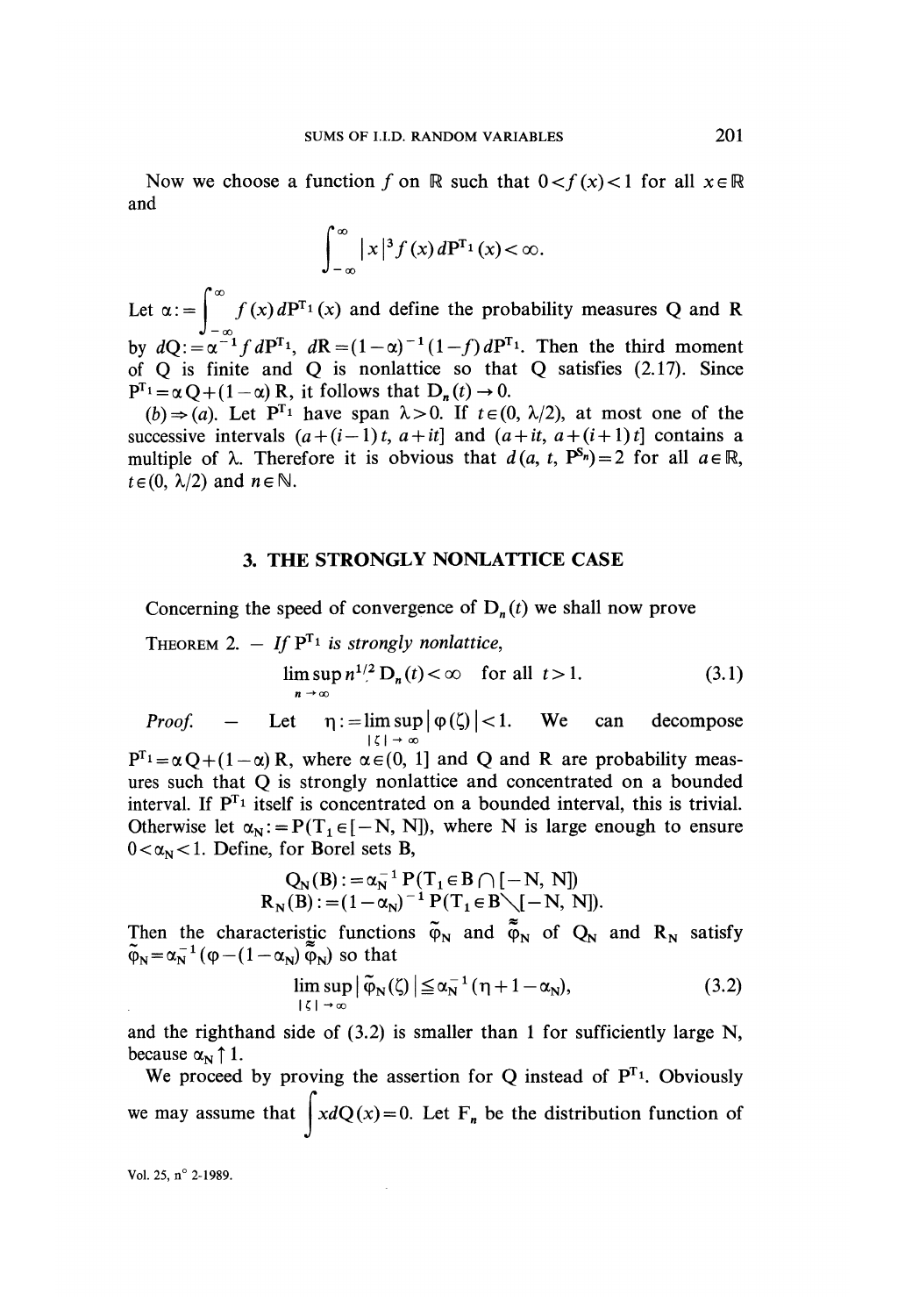202 W. STADJE

 $Q^{*n}$  and  $\sigma^2$ : =  $\int x^2 dQ(x)$ . Since Q is strongly nonlattice and possesses moments of all orders, a well-known expansion yields, for every  $r \ge 3$ ,

$$
F_n(n^{1/2} \sigma x) - \Phi(x) - \phi(x) \sum_{k=3}^r n^{-(k/2)+1} R_k(x) = o(n^{-(r/2)+1}) \quad (3.3)
$$

uniformly in x, where  $R_k$  is a polynomial depending only on the first r moments of Q(see, e. g., Feller (1971), p. 541). Letting  $r = 5$  and proceeding as in  $(2.4)-(2.6)$  we obtain, for arbitrary j,

$$
d(a, t, Q^{**}) \le 2 Q^{**} (\mathbb{R} \setminus [- (j-1) t, (j-1) t])
$$
  
+ (2j+1) o (n<sup>-3/2</sup>) +  $\sum_{i=-j}^{j} \left| \Phi\left(\frac{a+(i+1) t}{\sigma n^{1/2}}\right) - 2 \Phi\left(\frac{a+it}{\sigma n^{1/2}}\right) + \Phi\left(\frac{a+(i-1) t}{\sigma n^{1/2}}\right) \right|$   
+  $\sum_{k=3}^{5} n^{-(k/2)+1} \sum_{i=-j}^{j} \left| \phi(x_{i+1}) R_k(x_{i+1}) - 2 \phi(x_i) R_k(x_i) + \phi(x_{i-1}) \right|$ . (3.4)

Here again  $x_i = (a + it)/\sigma n^{1/2}$ . Since each function  $\varphi(x) R_k(x)$  has a bounded derivative and only a finity number of points of inflexion, the same reasoning as in the proof of Theorem 1 (for R  $(x)=1-x^2$ ) shows that, for  $k = 3, 4, 5,$ 

$$
\sum_{i=-\infty}^{\infty} |\varphi(x_{i+1}) R_k(x_{i+1}) - \varphi(x_i) R_k(x_i) - [\varphi(x_i) R_k(x_i) - \varphi(x_{i-1}) R_k(x_{i-1})]|
$$
  
\n
$$
\leq L \sup_{-\infty < i < \infty} |\varphi(x_{i+1}) R_k(x_{i+1}) - \varphi(x_i) R_k(x_i)|
$$
  
\n
$$
\leq \tilde{L} \sup_{-\infty < i < \infty} |x_{i+1} - x_i| = \tilde{L} t/\sigma n^{1/2}, \quad (3.5)
$$

where L and  $\tilde{L}$  are appropriate constants. Thus the last term at the right side of (3.4) is t O  $(n^{-1/2})$ . Further using (2.9) for the remaining sum in (3.4) and Chebyshev's inequality we arrive at

$$
d(a, t, Q^{*n}) \le 2 Q^{*n} (\mathbb{R} \setminus [-(j-1)t, (j-1)t])
$$
  
+ (2j+1) o (n<sup>-3/2</sup>) + t O (n<sup>-1/2</sup>)  
= t<sup>-2</sup> O (n/j<sup>2</sup>) + (2j+1) o (n<sup>-3/2</sup>) + t O (n<sup>-1/2</sup>). (3.6)

Choosing  $j=j_n = n^{5/6}$ , (3.6) implies that

$$
d(a, t, Q^{*n}) = t^{-2} O(n^{-2/3}) + t O(n^{-1/2}).
$$
\n(3.7)